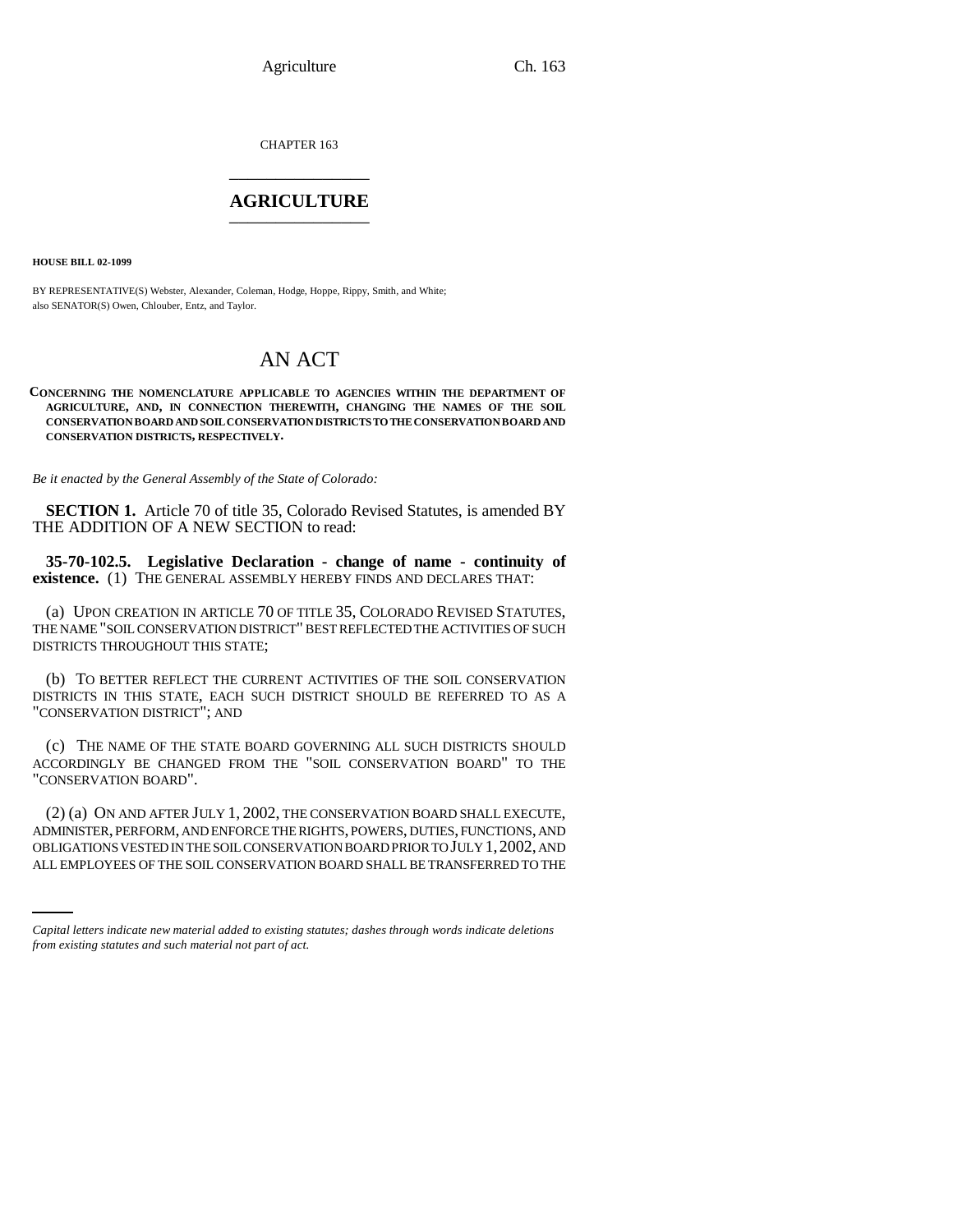CONSERVATION BOARD AND SHALL BECOME EMPLOYEES THEREOF. SUCH EMPLOYEES SHALL RETAIN ALL RIGHTS TO THE STATE PERSONNEL SYSTEM AND RETIREMENT BENEFITS UNDER THE LAWS OF THIS STATE, AND THEIR SERVICES SHALL BE DEEMED TO HAVE BEEN CONTINUOUS. ALL TRANSFERS AND ANY ABOLISHMENT OF POSITIONS IN THE STATE PERSONNEL SYSTEM SHALL BE MADE AND PROCESSED IN ACCORDANCE WITH STATE PERSONNEL SYSTEM LAWS AND RULES AND REGULATIONS.

(b) ON JULY 1, 2002, ALL ITEMS OF PROPERTY, REAL AND PERSONAL, INCLUDING OFFICE FURNITURE AND FIXTURES, BOOKS, DOCUMENTS, AND RECORDS OF THE SOIL CONSERVATION BOARD ARE TRANSFERRED TO THE CONSERVATION BOARD AND SHALL BECOME THE PROPERTY THEREOF.

(c) WHENEVER THE SOIL CONSERVATION BOARD IS REFERRED TO OR DESIGNATED BY ANY CONTRACT OR OTHER DOCUMENT, SUCH REFERENCE OR DESIGNATION SHALL BE DEEMED TO APPLY TO THE CONSERVATION BOARD. ALL CONTRACTS ENTERED INTO BY THE SOIL CONSERVATION BOARD PRIOR TO JULY 1, 2002, ARE HEREBY VALIDATED, WITH THE CONSERVATION BOARD SUCCEEDING TO ALL THE RIGHTS AND OBLIGATIONS OF SUCH CONTRACTS. ANY APPROPRIATIONS OF FUNDS FROM PRIOR FISCAL YEARS OPEN TO SATISFY OBLIGATIONS INCURRED UNDER SUCH CONTRACTS ARE HEREBY TRANSFERRED AND APPROPRIATED TO THE CONSERVATION BOARD FOR THE PAYMENT OF SUCH OBLIGATIONS.

(d) EACH SOIL CONSERVATION DISTRICT DULY ORGANIZED PURSUANT TO THIS ARTICLE PRIOR TO JULY 1, 2002, IS HEREBY RECOGNIZED AS A DULY ORGANIZED CONSERVATION DISTRICT, AND ITS EXISTENCE SHALL BE DEEMED TO HAVE BEEN CONTINUOUS. WHENEVER A SOIL CONSERVATION DISTRICT IS REFERRED TO OR DESIGNATED BY ANY CONTRACT OR OTHER DOCUMENT, SUCH REFERENCE OR DESIGNATION SHALL BE DEEMED TO APPLY TO THE CONSERVATION DISTRICT. ALL CONTRACTS ENTERED INTO BY SUCH SOIL CONSERVATION DISTRICT PRIOR TO JULY 1, 2002, ARE HEREBY VALIDATED, WITH THE CONSERVATION DISTRICT SUCCEEDING TO ALL THE RIGHTS AND OBLIGATIONS OF SUCH CONTRACTS.

(3) ON AND AFTER JULY 1, 2002, WHEN ANY PROVISION OF THE COLORADO REVISED STATUTES REFERS TO THE SOIL CONSERVATION BOARD OR TO A SOIL CONSERVATION DISTRICT, SAID LAW SHALL BE CONSTRUED AS REFERRING TO THE CONSERVATION BOARD OR TO A CONSERVATION DISTRICT, RESPECTIVELY. THE REVISOR OF STATUTES IS AUTHORIZED TO CHANGE ALL REFERENCES IN THE COLORADO REVISED STATUTES TO THE SOIL CONSERVATION BOARD AND TO SOIL CONSERVATION DISTRICTS TO REFER TO THE CONSERVATION BOARD AND CONSERVATION DISTRICTS.

**SECTION 2.** 24-1-123 (4) (i), Colorado Revised Statutes, is amended to read:

**24-1-123. Department of agriculture - creation.** (4) The department of agriculture shall consist of the following divisions:

(i) The state  $s$ oil conservation board, created in article 70 of title 35, C.R.S. All its powers, duties, and functions are transferred by a **type 1** transfer to the department of agriculture as a division thereof. The employees of the state soil conservation board appointed pursuant to section 35-70-103 (5) (g), C.R.S., are transferred to the department of agriculture by a **type 2** transfer.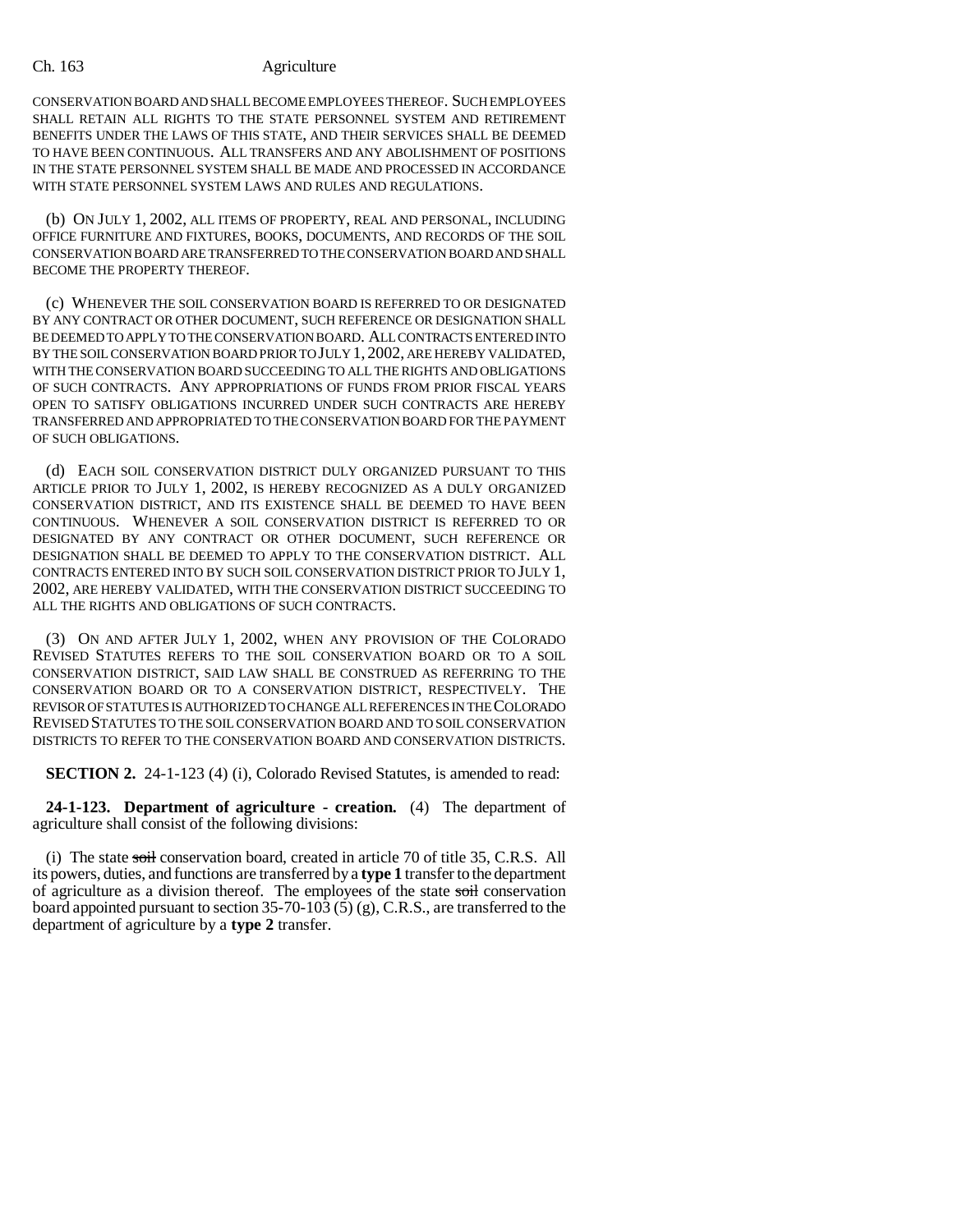**SECTION 3.** 24-65.1-202 (2) (a) (I) and (2) (b), Colorado Revised Statutes, are amended to read:

### **24-65.1-202. Criteria for administration of areas of state interest.** (2) (a) Natural hazard areas shall be administered as follows:

(I) Floodplains shall be administered so as to minimize significant hazards to public health and safety or to property. The Colorado water conservation board shall promulgate a model floodplain regulation no later than September 30, 1974. Open space activities such as agriculture, recreation, and mineral extraction shall be encouraged in the floodplains. Any combination of these activities shall be conducted in a mutually compatible manner. Building of structures in the floodplain shall be designed in terms of the availability of flood protection devices, proposed intensity of use, effects on the acceleration of floodwaters, potential significant hazards to public health and safety or to property, and other impact of such development on downstream communities such as the creation of obstructions during floods. Activities shall be discouraged which THAT, in time of flooding, would create significant hazards to public health and safety or to property. Shallow wells, solid waste disposal sites, and septic tanks and sewage disposal systems shall be protected from inundation by floodwaters. Unless an activity of state interest is to be conducted therein, an area of corrosive soil, expansive soil and rock, or siltation shall not be designated as an area of state interest unless the Colorado soil conservation board, through the local soil conservation district, identifies such area for designation.

(b) After promulgation of guidelines for land use in natural hazard areas by the Colorado water conservation board, the Colorado soil conservation board through the soil conservation districts, the Colorado state forest service, and the Colorado geological survey, natural hazard areas shall be administered by local government in a manner which THAT is consistent with the guidelines for land use in each of the natural hazard areas.

**SECTION 4.** 24-65.1-302 (2) (a) and (2) (e), Colorado Revised Statutes, are amended to read:

**24-65.1-302. Functions of other state agencies.** (2) Primary responsibility for the recommendation and provision of technical assistance functions described in subsection (1) of this section is upon:

(a) The Colorado water conservation board, acting in cooperation with the Colorado soil conservation board, with regard to floodplains;

(e) The Colorado soil conservation board and soil conservation districts, with regard to resource data inventories, soils, soil suitability, erosion and sedimentation, floodwater problems, and watershed protection; and

**SECTION 5.** 34-32-105 (2), Colorado Revised Statutes, is amended to read:

**34-32-105. Office of mined land reclamation - mined land reclamation board - created.** (2) The board shall consist of seven members: The executive director, who shall serve as secretary to the board; a member of the state soil conservation board appointed by such board; and five persons appointed by the governor with the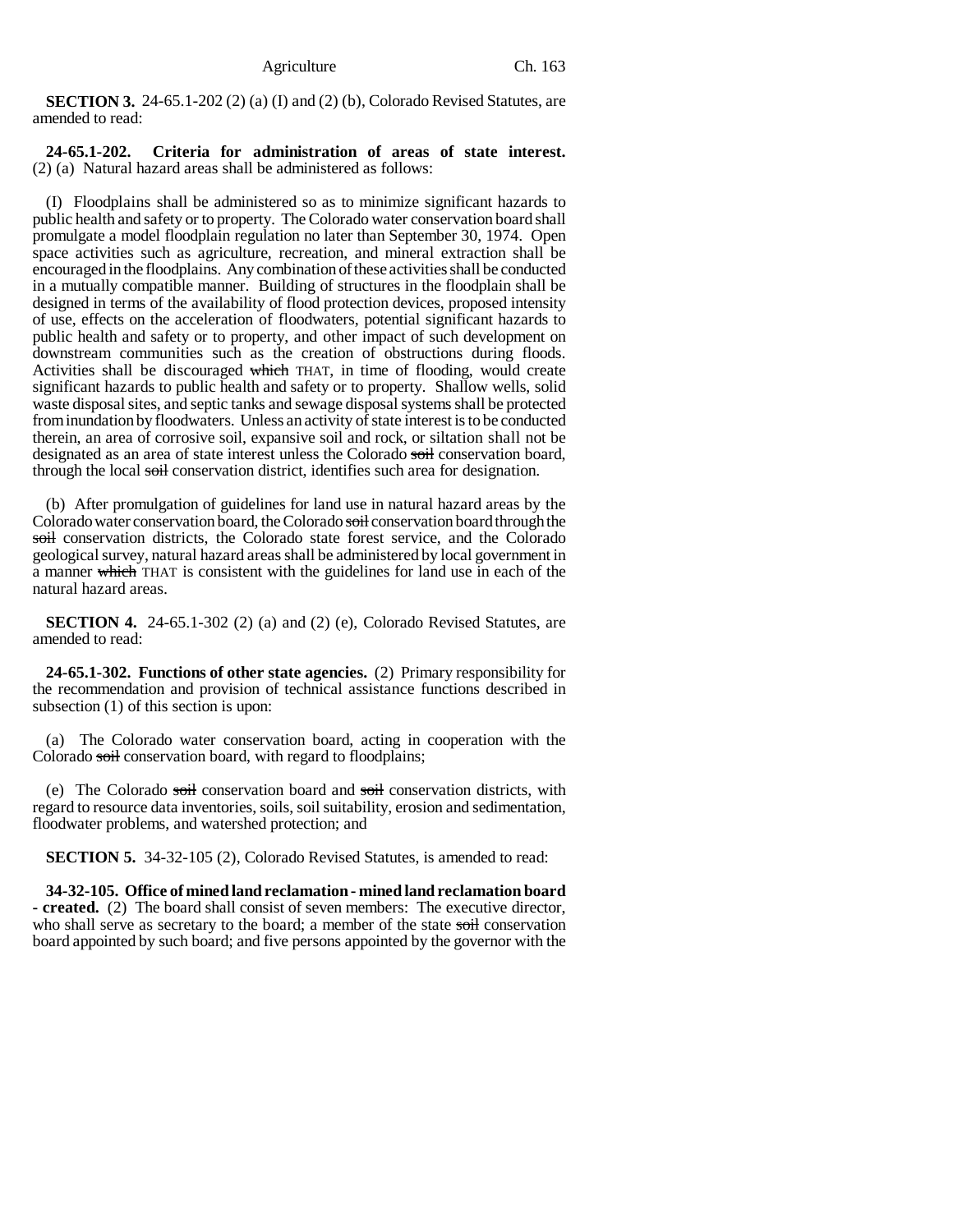consent of the senate. Such appointed members shall be: Three individuals with substantial experience in agriculture or conservation no more than two of whom shall have had experience in agriculture or conservation; and two individuals with substantial experience in the mining industry. Effective July 1, 1976, the terms of office of the existing members of the mined land reclamation board shall terminate, and, prior thereto, the governor shall appoint two members of the board, effective July 1, 1976, whose terms of office shall expire March 1, 1977, and three members of the board, effective July 1, 1976, whose terms of office shall expire March 1, 1979. Subsequent appointments shall be made for a term of four years. Vacancies shall be filled in the same manner as original appointments for the balance of the unexpired term. All members of the board shall be residents of the state of Colorado. All members of the board except for the executive director shall receive compensation for their service on the board at the rate of fifty dollars per diem and shall be reimbursed for necessary expenses incurred in the performance of their duties on the board. The board shall, by majority vote of all members, elect its chairman CHAIRPERSON from among the appointed members at its first meeting in July, 1976, and the board shall elect its chairman CHAIRPERSON from among the appointed members biannually thereafter.

**SECTION 6.** 34-32-106 (2), Colorado Revised Statutes, is amended to read:

**34-32-106. Duties of the board.** (2) It is the duty of the department of agriculture, the department of higher education, the state soil conservation board, the Colorado geological survey, the division of parks and outdoor recreation, the division of wildlife, the division of water resources, the university of Colorado, Colorado state university, Colorado school of mines, and the state forester to furnish the board and its designees, as far as practicable, whatever data and technical assistance the board may request and deem necessary for the performance of total reclamation and enforcement duties.

**SECTION 7.** 34-33-106 (2), Colorado Revised Statutes, is amended to read:

**34-33-106. Additional duties of the division.** (2) It is the duty of the department of agriculture, the department of higher education, the department of public health and environment, the state soil conservation board, the Colorado geological survey, the division of parks and outdoor recreation, the division of water resources, the division of wildlife, the university of Colorado, Colorado state university, Colorado school of mines, and the state forester to furnish the board and its designees, as far as practicable, whatever data and technical assistance the board may request and deem necessary for the performance of reclamation and enforcement duties pursuant to this article.

**SECTION 8.** The introductory portion to 35-70-103 (1) (a), Colorado Revised Statutes, is amended to read:

**35-70-103. State conservation board - composition - powers.** (1) (a) There is hereby created in the department of agriculture the state soil conservation board, referred to in this article as the "state board", which shall consist of nine members. One member shall be a qualified elector of the state appointed by the governor from the state at large for a term commencing January 1, 1974. The remaining eight positions on the state board shall be filled by elections held within the areas described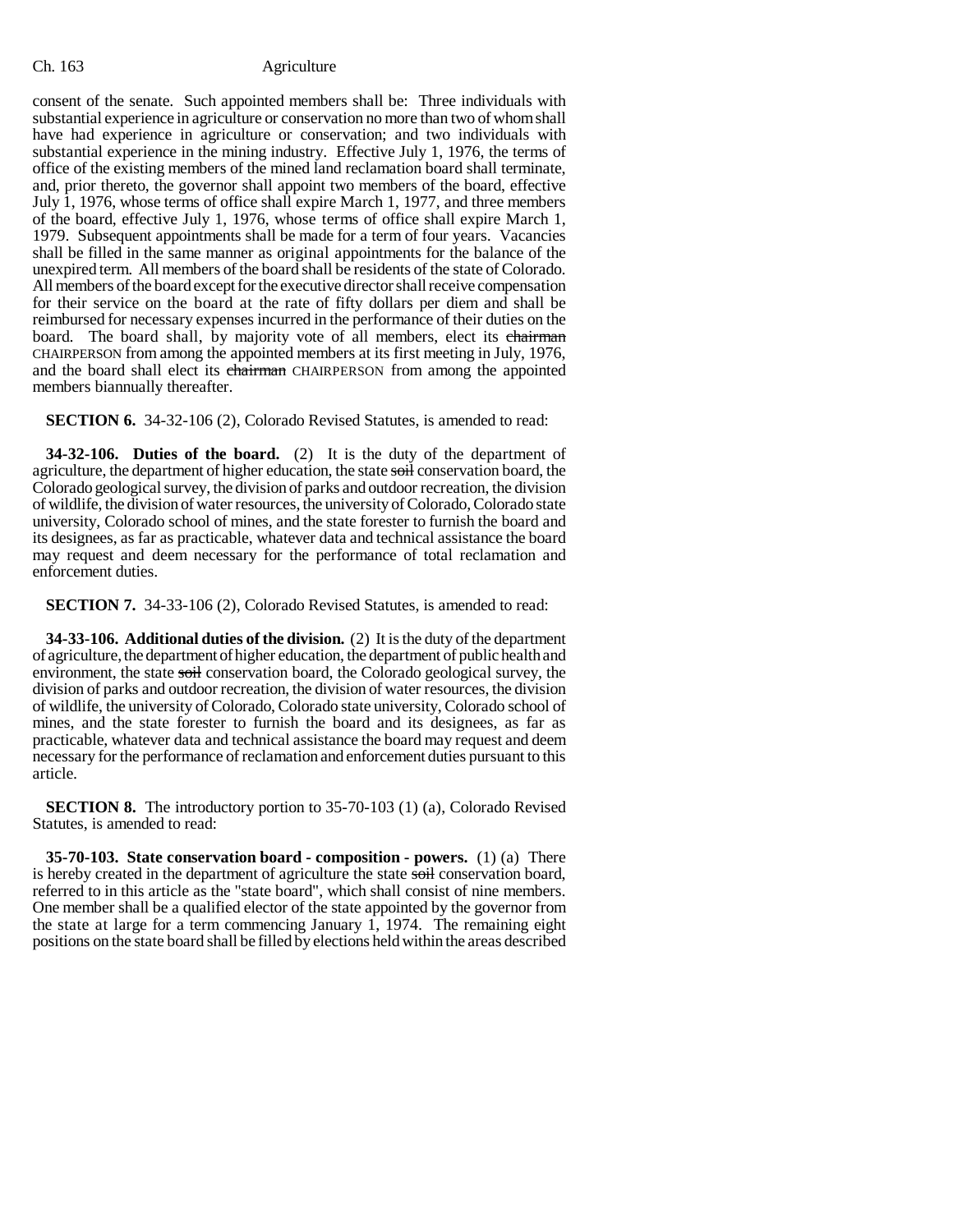in this section. The boards of supervisors of local soil conservation districts within each such area shall elect the number of members specified in this subsection (1) between November 1 and December 31 in 1973 for terms commencing January 1, 1974, and within such dates in succeeding years as necessary to fill expiring terms. A candidate shall be or shall have been an elected supervisor of a local soil conservation district. The number of members to be elected and the areas from which they are to be elected are as follows:

**SECTION 9.** 35-72-103 (1), Colorado Revised Statutes, is amended to read:

**35-72-103. Action by county commissioners - emergency conditions.** (1) When the board of any county of the state is advised, in writing, or otherwise informed that soil is blowing from any land in the county and is supplied with a description of such land and it appears that, by reason of such blowing from any land in the county, private property, including but not limited to crops, grasslands, fences, fencerows, irrigation canals, ditches, or livestock on adjacent or other land, or roads, barrow ditches, fences, or other public property is being damaged, such board shall, as soon as practicable, give notice of such complaint to the owner or occupier of the land from which soil is blowing and inspect or cause to be inspected such land. If the board finds, after consultation with a member or members of the local district board of directors, with the state soil conservation board, or with local owners or occupiers, including the owner or occupier of the land from which soil is blowing, that soil is blowing from such land in sufficient quantity to be injurious to private property, including but not limited to crops, grasslands, fences, fencerows, irrigation canals, ditches, or livestock on adjacent or other land, or to roads, barrow ditches, fences, or other public property because of soil being blown thereon, such board shall determine what, if anything, can be done to prevent or materially lessen such blowing of soil from such land. If the board determines, after such consultation, that the complaint lodged with it falls under the provisions of article 3.5 of this title, no further action shall be taken by the board. If the board finds, after such consultation, that an emergency exists, that such blowing is occurring, that it can be prevented or materially lessened by treatment of the soil, and that property damage appears to be resulting therefrom, such board shall issue a citation to the owner as listed upon the records of the county assessor and to the occupier, if known to such board, specifying the nature of the treatment required and the extent thereof and the date by which such treatment is to be commenced and the date it is to be completed.

**SECTION 10.** 24-30-1502 (4.3) and (5), Colorado Revised Statutes, are amended to read:

**24-30-1502. Definitions.** As used in this part 15, unless the context otherwise requires:

(4.3) "Liability protection" means professional liability protection for damages from any negligent professional act, error, or omission on the part of the members of the board of supervisors of each local soil conservation district.

(5) "State agency" means any principal department of the state, any state agency, institution, or hospital, any board, commission, advisory board, or other entity established by law within or as an advisory to any existing state department, institution, or agency, and any state-supported institution of higher education or other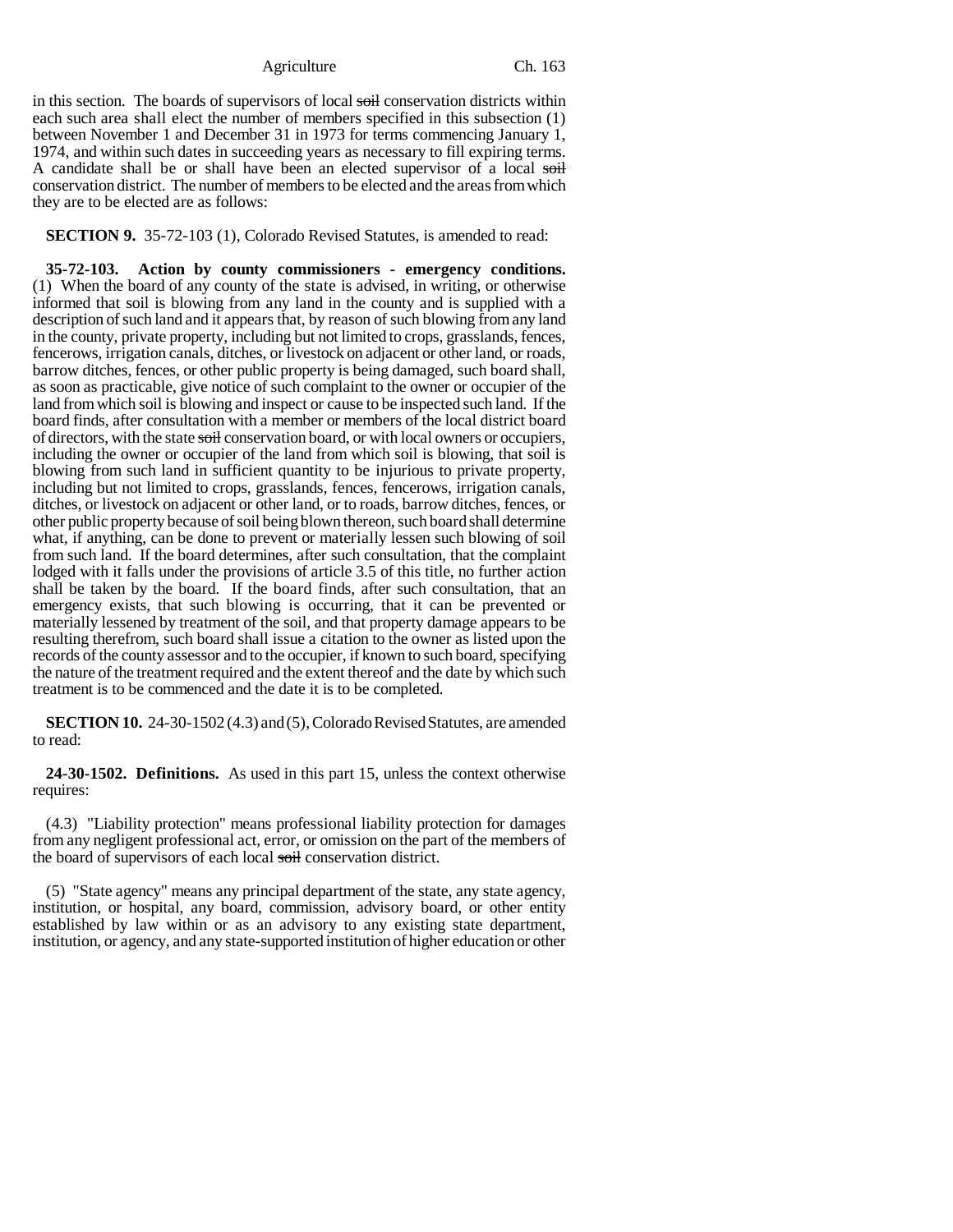instrumentality thereof, except as provided in section 24-30-1517 (2), and the legislative and judicial departments of the state. The term also includes the Colorado state fair authority created pursuant to section 35-65-401, C.R.S., and any soil conservation district organized and certified pursuant to article 70 of title 35, C.R.S.; except that, in the case of soil conservation districts, such inclusion under the risk management fund is only for the purpose of liability protection as defined in subsection (4.3) of this section.

**SECTION 11.** 25-8-205 (5), Colorado Revised Statutes, is amended to read:

**25-8-205. Control regulations.** (5) The commission shall not adopt control regulations which THAT require agricultural nonpoint source dischargers to utilize treatment techniques which THAT require additional consumptive or evaporative use which would cause material injury to water rights. With regard to nonpoint source water pollution control related to agricultural practices, the commission and division shall pursue incentive, grant, and cooperative programs in preference to the promulgation of control regulations. When interested water conservation districts, water conservancy districts, and soil conservation districts recommend nonpoint source control activities related to agricultural practices to the division and commission, the division and commission, after consultation with such districts, shall give substantial weight to the recommendations of such districts into the approved program. Except as provided by section 25-8-205.5, control regulations related to agricultural practices shall be promulgated only if incentive, grant, and cooperative programs are determined by the commission to be inadequate and such regulations are necessary to meet state law or the federal act. This subsection (5) does not allocate wasteloads or relieve any source from participation in wasteload allocations determined necessary under any duly promulgated regulations established by the water quality control commission under this section.

**SECTION 12.** 25-8.5-102 (8), Colorado Revised Statutes, is amended, and the said 25-8.5-102 is further amended BY THE ADDITION OF A NEW SUBSECTION, to read:

**25-8.5-102. Definitions.** As used in this article, unless the context otherwise requires:

(3.5) "CONSERVATION DISTRICT" MEANS ANY CONSERVATION DISTRICT CREATED PURSUANT TO ARTICLE 70 OF TITLE 35, C.R.S.

(8) "Soil conservation district" means any soil conservation district created pursuant to article 70 of title 35, C.R.S.

**SECTION 13.** 25-8.5-108 (1) (a), Colorado Revised Statutes, is amended to read:

**25-8.5-108. Ex officio members.** (1) Ex officio members shall be provided with notice of the authority meetings. Ex officio members shall not serve on the board. Ex officio members are not voting members. The following shall be considered ex officio members:

(a) Every soil conservation district of which more than two-thirds of its territory is included within the authority's boundaries;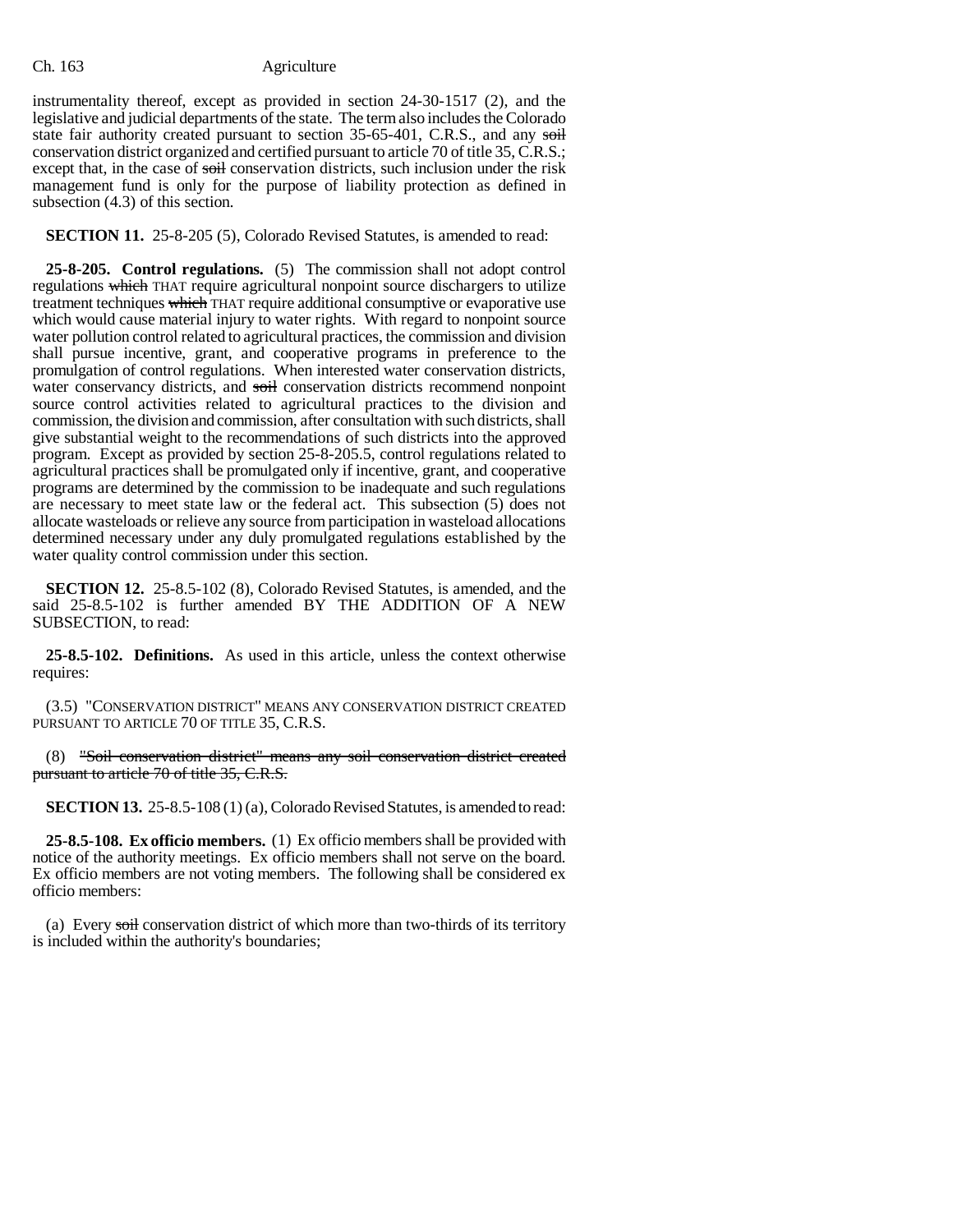**SECTION 14.** 30-28-136 (1) (f), Colorado Revised Statutes, is amended to read:

**30-28-136. Referral and review requirements.** (1) Upon receipt of a complete preliminary plan submission, the board of county commissioners or its authorized representative shall distribute copies of prints of the plan as follows:

(f) To the local soil conservation district board within the county for explicit review and recommendations regarding soil suitability, floodwater problems, and watershed protection. Such referral shall be made even though all or part of a proposed subdivision is not located within the boundaries of a conservation district.

**SECTION 15.** 34-32-116 (7) (i) and (7) (n), Colorado Revised Statutes, are amended to read:

**34-32-116. Duties of operators - reclamation plans.** (7) Reclamation plans and the implementation thereof shall conform to the following general requirements:

(j) On all affected land, the operator in consultation with the landowner where possible, subject to the approval of the board, shall determine which parts of the affected land shall be reclaimed for forest, range, crop, horticultural, homesite, recreational, industrial, or other uses, including food, shelter, and ground cover for wildlife. Prior to approving any new reclamation plan or approving a change in any existing reclamation plan as provided in this section, the board shall confer with the local board of county commissioners and the board of supervisors of the soil conservation district if the mining operation is within the boundaries of a soil conservation district. Reclamation shall be required on all the affected land.

(n) If the operator's choice of reclamation is for range, the affected land shall be restored to the satisfaction of the board to slopes commensurate with the proposed land use and shall not be too steep to be traversed by livestock. The legume seed shall be properly inoculated in all cases. The area may be seeded either by hand or power or by the aerial method. The species of grasses and legumes and the rates of seeding to be used per acre shall be determined primarily by recommendations from the agricultural experiment stations established pursuant to article 33 of title 23, C.R.S., and experienced reclamation personnel of the operator, after considering other research or successful experience with range seeding. No grazing shall be permitted on reclaimed land until the planting is firmly established. The board, in consultation with the landowner and the local soil conservation district, if any, shall determine when grazing may start.

**SECTION 16.** 34-32.5-116 (4) (m) and (4) (n), Colorado Revised Statutes, are amended to read:

**34-32.5-116. Duties of operators - reclamation plans.** (4) Reclamation plans and their implementation are required on all affected lands and shall conform to the following requirements:

(m) With respect to all affected land, the operator, in consultation with the landowner where possible subject to the approval of the board, shall determine which parts of the affected land shall be reclaimed for forest, range, crop, horticultural, homesite, recreational, industrial, or other uses, including food, shelter, and ground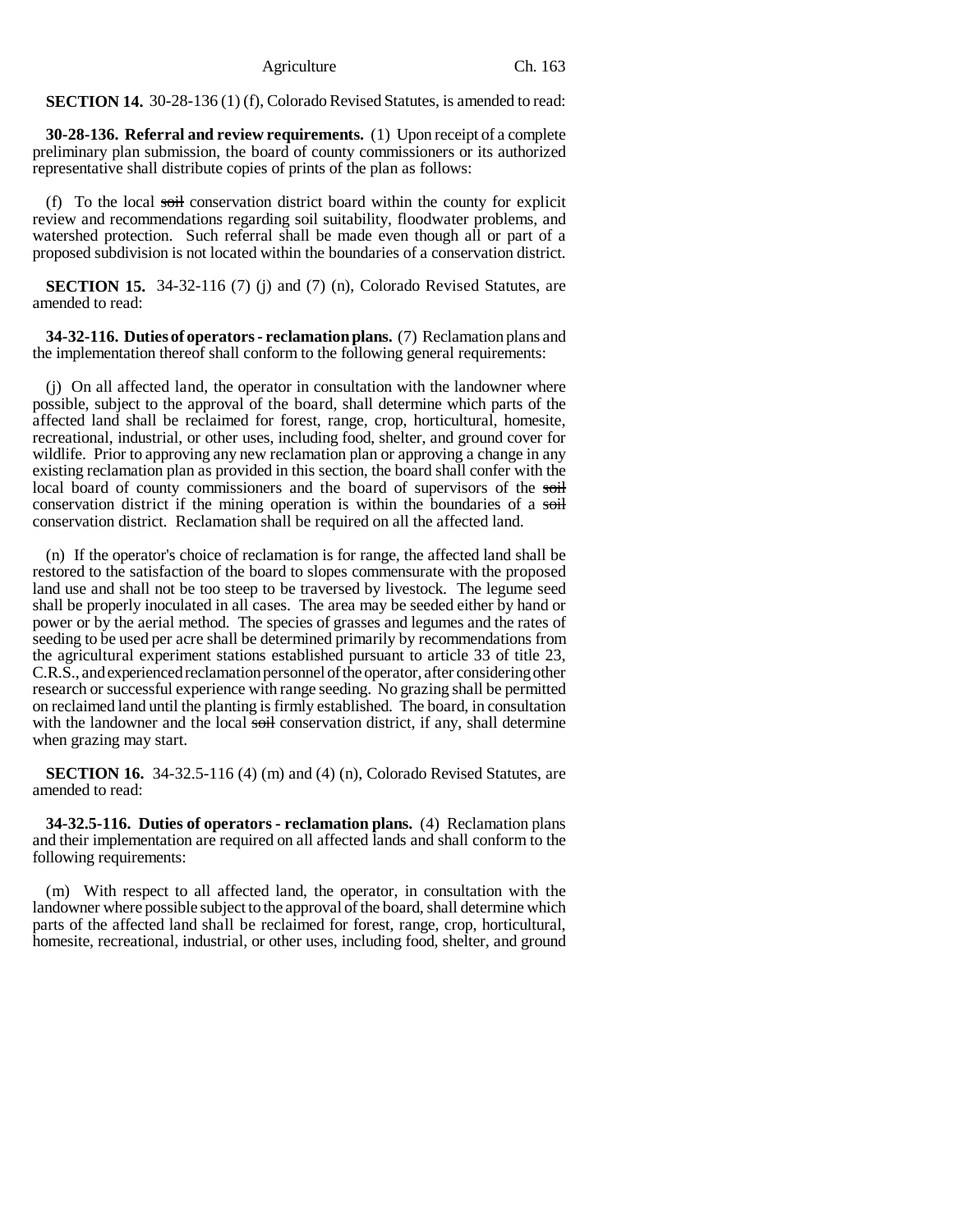cover for wildlife. Before approving a new reclamation plan or a change in an existing reclamation plan, the board may confer with the local board of county commissioners and the board of supervisors of the soil conservation district if the mining operation is within the boundaries of a soil conservation district.

(n) If the operator's choice of reclamation is for range, the affected land shall be restored to slopes commensurate with the proposed land use that shall not be too steep to be traversed by livestock. No grazing shall be permitted on reclaimed land until the planting is firmly established. The board, in consultation with the landowner and the local soil conservation district, if any, shall determine when grazing may start.

**SECTION 17.** 35-70-103 (5) (a), (5) (d), (5) (g), (5) (h), and (6) (c), Colorado Revised Statutes, are amended to read:

**35-70-103. State conservation board - composition - powers.** (5) The state board has the following powers and duties:

(a) To promote and assist in the organization of soil conservation districts in any section of the state where erosion damage exists or is threatened;

(d) To act in an advisory capacity with the board of supervisors of each district and to coordinate the programs of all soil conservation districts;

(g) To administer and disburse any funds which THAT may be made available to the state board for the purpose of assisting soil conservation districts in the conservation of soil and water resources of the state of Colorado and to defray expenses of the state board and its duly appointed or employed agents in carrying out the provisions of this article;

(h) To loan money to soil conservation districts to assist such districts in furthering the purposes of this article, such loans to be in such amounts and for such terms as the state board may prescribe by rule and regulation in order to fully protect the funds and interest of the state board.

(6) In addition to the powers and duties granted to the state board in other sections of this article, the board has the following powers and duties:

(c) To plan, in cooperation with the United States government or any of its agencies, the state of Colorado or any of its political subdivisions, and private individuals or corporations, soil conservation districts, and others, watershed improvement, underground water storage and flood prevention projects, conservation and erosion control practices, and other projects not inconsistent with this article;

**SECTION 18.** 35-70-104 (1), Colorado Revised Statutes, is amended to read:

**35-70-104. Petition for organization of district - qualified electors.** (1) Proceedings to determine whether or not a soil conservation district shall be organized shall be instituted by a petition addressed to the state board which shall be AND signed by not less than twenty-five percent of the owners of land within the district and who own not less than half of the area to be included within the proposed district. A determination after hearing by the state board that the requisite number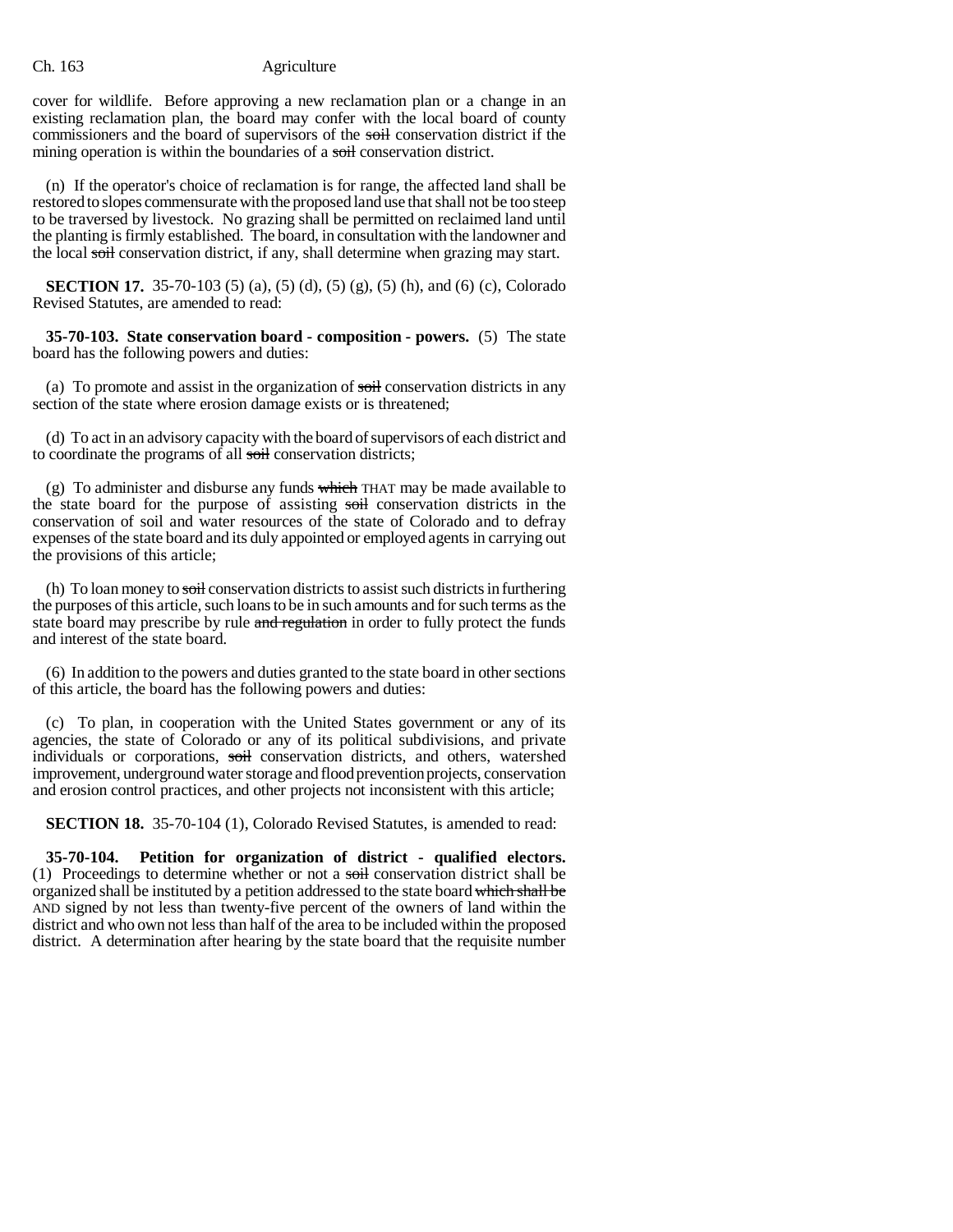of landowners have signed such petition and that such petition has been signed by landowners who own not less than half of the area to be included within the proposed district shall be final and conclusive unless objection is made to the sufficiency of such petition and appeal is taken from the determination of the board.

**SECTION 19.** 35-70-105 (1) (a), (1) (d), (5) (c), and (6), Colorado Revised Statutes, are amended to read:

**35-70-105. Hearing on petition - election.** (1) Within sixty days after it receives a petition, the state board shall cause notice by publication to be made of the pendency of the petition. Such notice shall state:

(a) That a petition has been filed for the organization of a soil conservation district and the name of the proposed district;

(d) That anytime after the filing of the petition for the organization of a soil conservation district, but no later than five days before the day fixed for the hearing thereon, the owner of any real property within the proposed district may file a petition with the state board stating reasons why said property should not be included therein and requesting that said real property be excluded therefrom. Such petition shall be duly verified and shall describe the property sought to be excluded. The state board shall hear said petition and all objections thereto at the time of the hearing on the petition for organization and shall determine whether, in the best public interest, said property should be excluded or included in the proposed district.

(5) (c) At such election the qualified voter shall vote for or against the organization of the soil conservation district.

(6) For the purposes of this section, "publication" means printing, once a week for two consecutive weeks, by two publications in one newspaper of general circulation in the proposed soil conservation district if there is such a newspaper, and, if not, then in a newspaper in the county in which the proposed soil conservation district is located. It is not necessary that publication be made on the same day of each week.

**SECTION 20.** 35-70-106, Colorado Revised Statutes, is amended to read:

**35-70-106. Creation of district - certification.** Within sixty days after the holding of such election, if more than a majority of the votes cast are for organization of such proposed district, the state board shall certify to the division of local government in the department of local affairs a statement of such election and the result thereof, together with a map or plat showing the area included within such district. The director of said division shall thereupon execute and deliver to the state board a certificate declaring the area within the boundaries of such district to be a lawful soil conservation district under its name as shown in the records, and thereafter such district shall be a public body corporate and shall have all the powers and duties imposed upon such districts under the provisions of this article.

**SECTION 21.** The introductory portion to 35-70-108 (1) and 35-70-108 (1) (m), Colorado Revised Statutes, are amended to read:

**35-70-108. Powers and duties of districts.** (1) A soil conservation district, in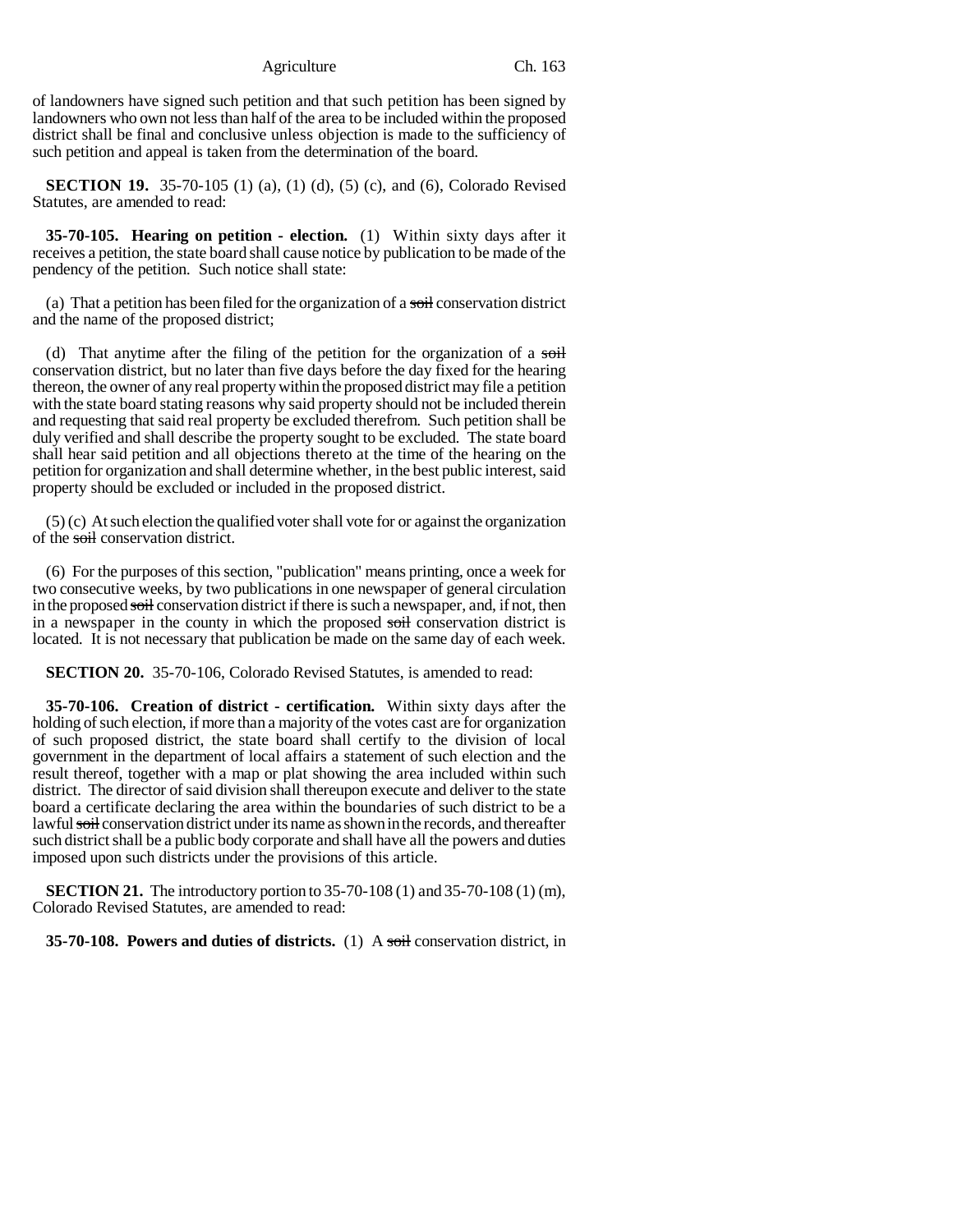the exercise of its public powers, has the following powers and duties in addition to others granted in this article, which powers and duties may be exercised by the supervisors subject to the rules, regulations, and bylaws adopted by such district and to the direction of the qualified voters at any regular or regularly called special meeting of the district:

(m) To make contributions of information, data, statistics, funds, or other contributions valuable in the furtherance of land conservation to any state association or other organization representing the interests of soil conservation districts in the state in the accomplishment of that purpose;

**SECTION 22.** 35-70-109 (3), Colorado Revised Statutes, is amended to read:

**35-70-109.** Assessments - amendments to bylaws. (3) The bylaws of any soil conservation district may be altered, amended, or repealed or additions made thereto at any regular or regularly called special meeting of the district, upon compliance with the following requirements: A petition whose text sets forth the proposed amendment in full, signed by not less than three percent or fifty of the qualified voters of the district, whichever is less, must be filed with the supervisors; the complete text of the proposed amendment must be published in the notice of the meeting at which it is to be considered, which notice must be published at least once in a newspaper of general circulation within each county in which property included within the district is located, not less than ten days prior to the said meeting; and those present at the said meeting at which the proposed amendment is to be considered shall constitute a quorum for the consideration of the proposed amendment, and the affirmative vote of a two-thirds majority thereof shall be required to adopt the proposed amendment.

**SECTION 23.** 35-70-115 (1) (a), (1) (c), (1) (d), (2), and (5), the introductory portion to 35-70-115 (7), and 35-70-115 (7) (f) and (10), Colorado Revised Statutes, are amended to read:

**35-70-115. Additions and withdrawals.** (1) (a) If any owner of lands adjoining or in the immediate vicinity of the boundary of an established soil conservation district desires to have his OR HER lands included within the district, he THE OWNER may petition the supervisors of the district, stating the legal description of the lands affected and the reasons why it is desired to have such lands included within the district and shall accompany the petition with two maps showing the outer boundaries of the lands petitioned to be included within the district.

(c) When, in the opinion of the supervisors, there is public land owned by the United States government which THAT, by reason of its topography, drainage, and other factors, should be included in the soil conservation district, the supervisors may file with the clerk and recorder of the county in which the land is situated a notice of inclusion of said land in the soil conservation district. A copy of said notice shall be served personally or by registered mail, return receipt requested, upon the head of the agency controlling said land, and, at the discretion of the board, information copies may be provided to local agency officials. Said notice shall describe the land to be included within the district and shall further state that said land shall, on the sixtieth day after personal service or delivery of said notice by registered mail, be deemed to be within the district until and unless the controlling agency files a statement with the county clerk and recorder withdrawing said land from the soil conservation district.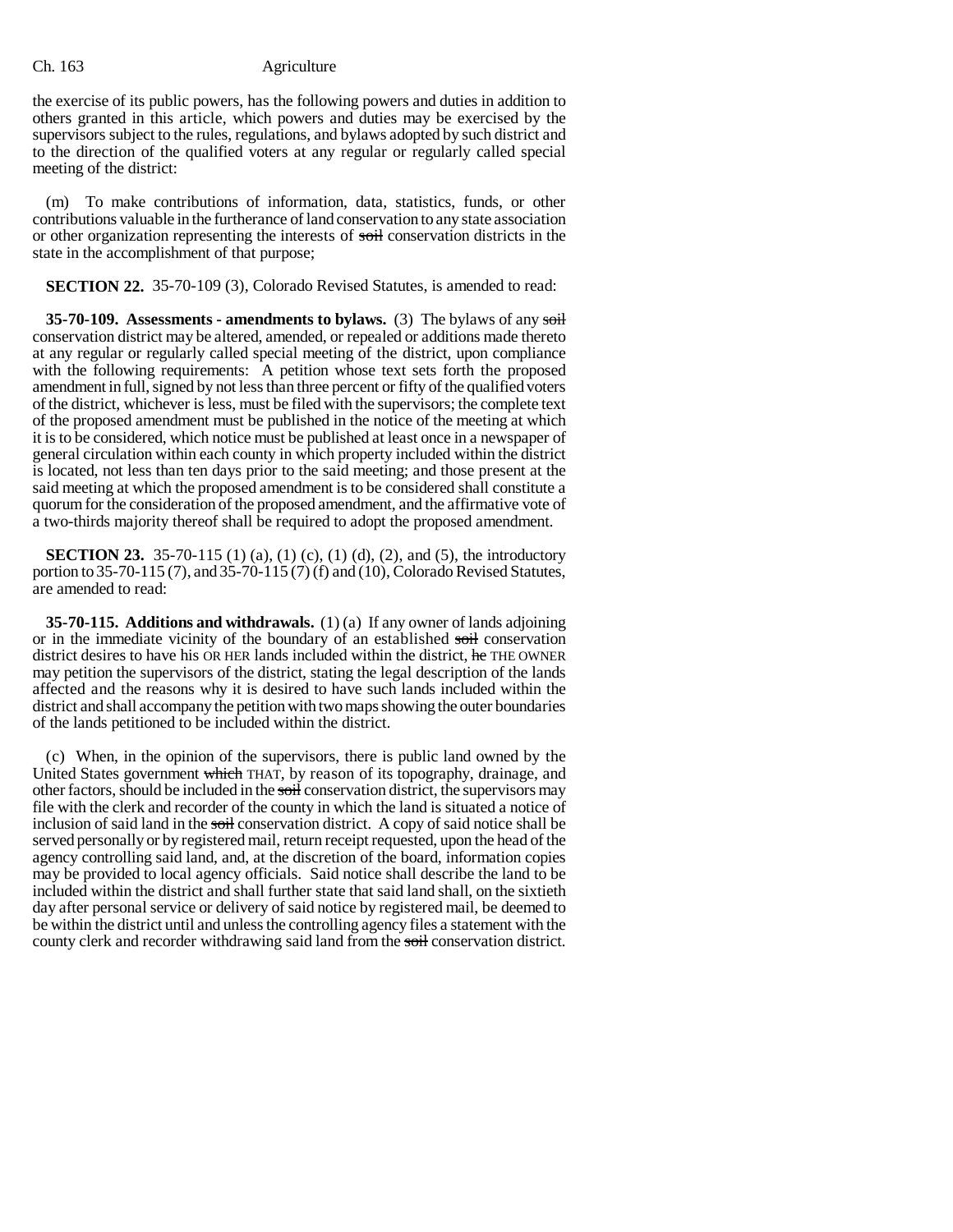(d) All costs for including any such area within a soil conservation district shall be paid by the district, and no assessment of any sort shall be made against said land at any time on account of its inclusion within said district.

(2) In the event five or more owners of land adjoining or in the immediate vicinity of the boundary of an established soil conservation district desire to have their own and neighboring lands added to and included within such district, they shall first secure the written consent of the supervisors of such district and may then petition the state board substantially in the form and with the supporting data required by section 35-70-104, and thereafter the state board shall proceed as to the owners of land within the proposed addition substantially as provided in section 35-70-105 (5) and (7); except that the sole question to be voted upon at the meeting of the landowners shall be the question of whether or not the lands within the boundaries of the proposed addition to the district shall be so included.

(5) If the boundary line common to two adjoining soil conservation districts divides the land of any owner so that such land lies partially within each of such districts, the owner of such land, with the written consent of the supervisors of both such districts, may have all of such land included in either district which he may select WHICHEVER OF THE TWO DISTRICTS THE OWNER SELECTS and excluded from the other. No land shall be excluded from a district until and unless all lawful taxes and other charges of the district against such land have been paid. The supervisors of the district to which such land shall be transferred shall cause to be recorded in the books of the county clerk and recorder of the county in which the land so transferred lies in whole or in part a certificate of such transfer, together with the legal description of the land so transferred, and shall collect from the owner of such land the cost of recording such certificate.

(7) In the event that any lands included within a district cease to be used for agricultural purposes and are thereafter devoted exclusively to commercial or industrial uses or other uses related to urban development, or are subdivided for residential purposes, or become a part of the area included within an incorporated municipality, such lands may be withdrawn from a soil conservation district as follows:

(f) Said notice shall be published in one issue of a newspaper of general circulation published within the district from which such lands are to be withdrawn, and, if there is no such newspaper within said district, one publication in a newspaper of general circulation throughout the state shall be sufficient. Said notice shall also be posted in a conspicuous place in the soil conservation district office of the district from which such lands are to be withdrawn. The written notice or, if notice is given by publication, both the publication and the posted notice shall state the reasons for the withdrawal and the date on which the withdrawal becomes final and shall describe the lands to be withdrawn with such certainty as to enable a property owner to determine whether his OR HER property is included in such lands.

 $(10)$  No land within a soil conservation district shall be deemed withdrawn from the district until the procedures set forth in subsection (9) of this section have been met.

**SECTION 24.** 35-70-117, Colorado Revised Statutes, is amended to read: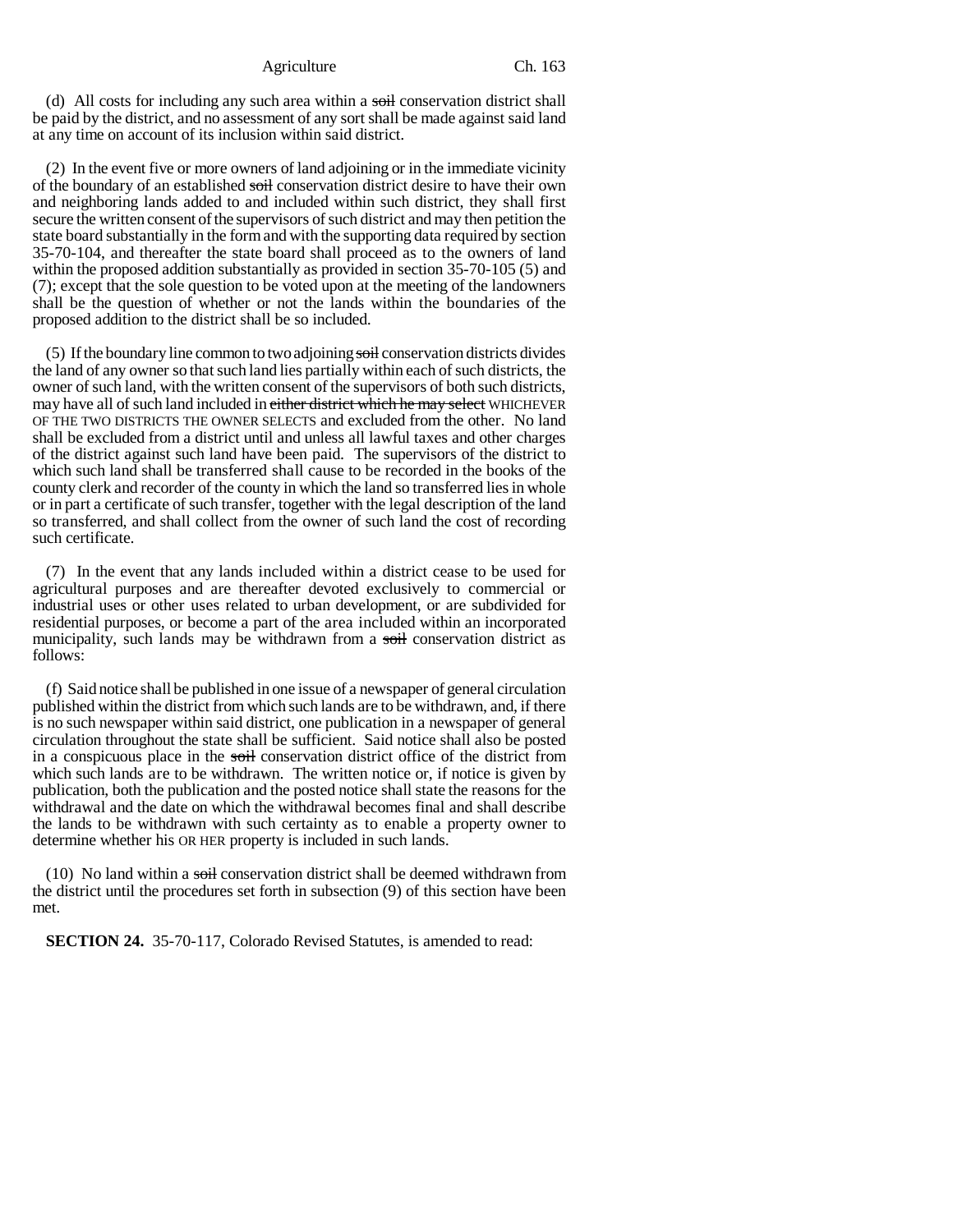**35-70-117. Counties to cooperate.** The county commissioners of any county in which a soil conservation district lies in whole or in part shall cooperate with the supervisors of such district in carrying out the purposes of this article, and to that end may use the equipment of the county and men PERSONS employed by the county to do such physical work as may be required by the supervisors, and may make a reasonable charge therefor; and, if the county commissioners find that the benefits accruing to the county by reason of the program of a soil conservation district justify such action, they may make donations to such district of money, services, or the use of equipment.

**SECTION 25.** 35-70-118 (1) and (5) (a), Colorado Revised Statutes, are amended to read:

**35-70-118. Dissolution - procedure.** (1) No proceeding for the dissolution of a soil conservation district shall be initiated within five years after the date of the organization of the district. Anytime after the expiration of such five-year period, proceedings to determine whether or not a soil conservation district shall be dissolved may be instituted by a petition addressed to the state board, which shall be signed by not less than twenty-five percent of the owners of land within the district and approved by a majority of the supervisors of such district. Such petition shall state the reasons for the dissolution and the proposed disposition of all contracts, assets, and liabilities held or owed by the district and shall request that the state board proceed to hold a hearing and call an election to determine whether or not such district shall be dissolved.

(5) (a) Within thirty days after the division of local government has issued a certificate of dissolution, the supervisors shall proceed, as trustees, to sell the assets of the district at public or private sale, whichever may be approved by the state board. After paying any outstanding accounts of the district and the cost of such dissolution and sale, the remainder of the proceeds shall be paid over to the state board and shall be deposited with the state treasurer to the credit of such board in a fund to be known as the soil conservation fund. Such fund shall be expended by the state board as needed by the organizations of soil conservation districts and for carrying out the purposes of this article and not otherwise. If at any time after such fund is established there are no soil conservation districts in existence in the state, the state board shall so notify the controller, and any balance remaining in such fund shall be transferred to the general fund of the state.

**SECTION 26.** 35-70-119 (1) (e), Colorado Revised Statutes, is amended to read:

**35-70-119. Consolidation of districts.** (1) Two or more established districts may be consolidated into a single district by the following procedure:

(e) A consolidated district has all of the rights, powers, and authority of each of the soil conservation districts consolidated. After consolidation the district may consolidate with any other soil conservation districts, and all actions and proceedings of the consolidated district shall be done without regard to the fact of consolidation.

**SECTION 27.** 35-70-120, Colorado Revised Statutes, is amended to read:

**35-70-120. Change of name.** The term "soil erosion district" as used in "The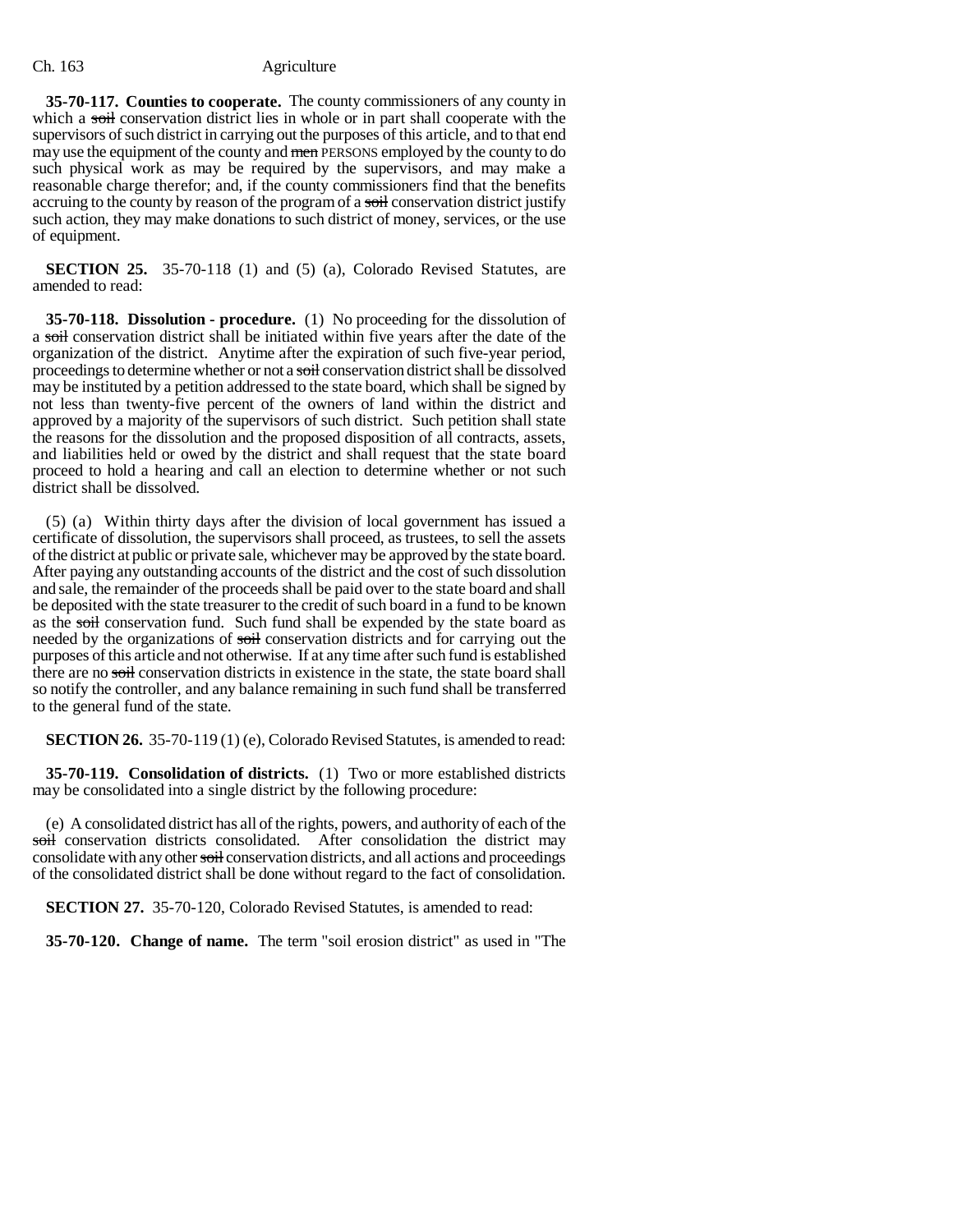Colorado Soil Conservation Act of 1937" and "soil "conservation district" as used in this article shall be deemed synonymous. Districts organized after April 3, 1941, shall be known as soil conservation districts, and districts organized before April 3, 1941, may be known either as soil erosion districts or as soil conservation districts, as determined by the supervisors of such districts. The change of name permitted by this section shall not affect in any way the rights or obligations of districts or landowners or impair the obligations of any contract to which any such district is a party at the time of such change of name.

**SECTION 28.** 35-70-121, Colorado Revised Statutes, is amended to read:

**35-70-121. Cooperation between districts.** Whenever, by reason of location, similarity of problems, and need for mutual assistance, the purpose of this article may be more economically, completely, and satisfactorily performed and accomplished thereby, two or more soil conservation districts may cooperate with each other by the joint exercise of the powers granted in section 35-70-108. The nature and extent of such cooperation and the duties and obligations of and benefits to the respective cooperating districts and interests in property which THAT may be jointly acquired and used shall be determined by contract to be entered into between or among the cooperating districts, subject to the bylaws adopted by each of such districts and to the direction of the qualified voters at any regular or regularly called special meeting of each such district.

**SECTION 29.** 35-70-122, Colorado Revised Statutes, is amended to read:

**35-70-122. Contributions for purposes of inclusion of conservation districts** in the risk management fund. Each soil conservation district shall contribute moneys, which shall be deposited in the risk management fund, for the soil conservation district's proportionate share, as determined by the executive director of the department of personnel, of potential claims arising from soil conservation districts.

**SECTION 30.** 35-72-101.5 (2), Colorado Revised Statutes, is amended to read:

**35-72-101.5. Definitions.** As used in this article, unless the context otherwise requires:

(2) "District" means a soil conservation district formed under the provisions of article 70 of this title.

**SECTION 31.** 37-40-102, Colorado Revised Statutes, is amended to read:

**37-40-102. Public agencies - powers of participation.** Agencies within the department of natural resources of the state of Colorado, quasi-municipal corporations, and political subdivisions of the state, including, but not exclusively, counties, towns, cities, city and counties, water conservancy districts, water conservation districts, water and sanitation districts, soil conservation districts, drainage districts, and special improvement districts are authorized to become members of organizations existing or to be organized within the state of Colorado, to assist in or contribute to the protection, conservation, and development of water within the state of Colorado. Any such organization shall be construed to be an